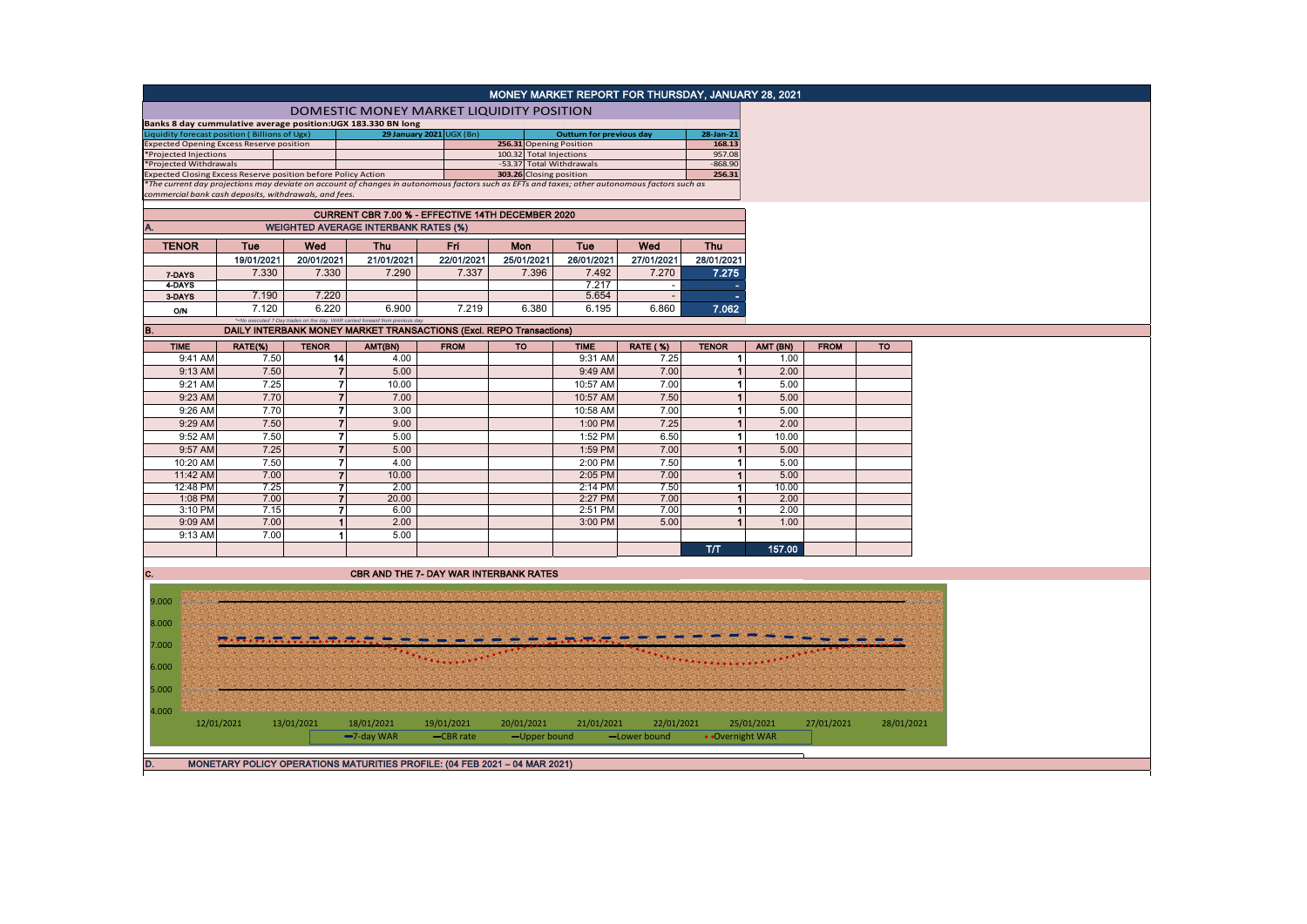| <b>DATE</b>                    | <b>THUR</b>                                                                              | <b>THUR</b>                                | <b>THUR</b>                                                                                  | <b>THUR</b>         | <b>THUR</b>               | <b>TOTAL</b>                                   |                         |                     |              |                                |               |       |  |       |          |          |                |         |                      |  |           |  |           |  |  |  |  |  |  |  |                |  |  |  |                             |                |
|--------------------------------|------------------------------------------------------------------------------------------|--------------------------------------------|----------------------------------------------------------------------------------------------|---------------------|---------------------------|------------------------------------------------|-------------------------|---------------------|--------------|--------------------------------|---------------|-------|--|-------|----------|----------|----------------|---------|----------------------|--|-----------|--|-----------|--|--|--|--|--|--|--|----------------|--|--|--|-----------------------------|----------------|
|                                | 04-Feb-21                                                                                | 11-Feb-21                                  | 18-Feb-21                                                                                    | 25-Feb-21           | 04-Mar-21                 |                                                |                         |                     |              |                                |               |       |  |       |          |          |                |         |                      |  |           |  |           |  |  |  |  |  |  |  |                |  |  |  |                             |                |
| <b>REPO</b>                    | 450.60                                                                                   |                                            |                                                                                              |                     |                           | 450.60                                         |                         |                     |              |                                |               |       |  |       |          |          |                |         |                      |  |           |  |           |  |  |  |  |  |  |  |                |  |  |  |                             |                |
| <b>REV REPO</b>                | $\overline{a}$                                                                           | $\sim$                                     | $\sim$                                                                                       | $\sim$              |                           | $\overline{a}$                                 |                         |                     |              |                                |               |       |  |       |          |          |                |         |                      |  |           |  |           |  |  |  |  |  |  |  |                |  |  |  |                             |                |
| <b>DEPO AUCT</b>               | 7.00                                                                                     | $\overline{a}$                             | 139.38                                                                                       | 65.50               | $\overline{a}$            | 211.88                                         |                         |                     |              |                                |               |       |  |       |          |          |                |         |                      |  |           |  |           |  |  |  |  |  |  |  |                |  |  |  |                             |                |
| <b>TOTALS</b>                  | 457.60                                                                                   | п.                                         | 139.38                                                                                       | 65.50               |                           | 662.48                                         |                         |                     |              |                                |               |       |  |       |          |          |                |         |                      |  |           |  |           |  |  |  |  |  |  |  |                |  |  |  |                             |                |
|                                |                                                                                          |                                            | Total O/S Deposit Auction balances held by BOU up to 25 MARCH 2021: UGX 369 BN               |                     |                           |                                                |                         |                     |              |                                |               |       |  |       |          |          |                |         |                      |  |           |  |           |  |  |  |  |  |  |  |                |  |  |  |                             |                |
|                                |                                                                                          |                                            | Total O/S Repo, Reverse Repo & Deposit Auction balances held by BOU: UGX 862 BN              |                     |                           |                                                |                         |                     |              |                                |               |       |  |       |          |          |                |         |                      |  |           |  |           |  |  |  |  |  |  |  |                |  |  |  |                             |                |
|                                | (Ei) STOCK OF TREASURY SECURITIES                                                        |                                            |                                                                                              |                     |                           | <b>MONETARY POLICY MARKET OPERATIONS</b>       |                         |                     |              |                                |               |       |  |       |          |          |                |         |                      |  |           |  |           |  |  |  |  |  |  |  |                |  |  |  |                             |                |
|                                |                                                                                          |                                            |                                                                                              |                     | EII)                      |                                                |                         |                     |              |                                |               |       |  |       |          |          |                |         |                      |  |           |  |           |  |  |  |  |  |  |  |                |  |  |  |                             |                |
|                                | LAST TBIILS ISSUE DATE: 28-JAN-2021                                                      |                                            | 6,016.903                                                                                    |                     |                           | (VERTICAL REPOS, REV-REPOS & DEPOSIT AUCTIONS) |                         |                     |              |                                |               |       |  |       |          |          |                |         |                      |  |           |  |           |  |  |  |  |  |  |  |                |  |  |  |                             |                |
|                                | On-the-run O/S T-BILL STOCKs (Billions-UGX)<br>On-the-run O/S T-BONDSTOCKs(Billions-UGX) |                                            | 17,447.185                                                                                   | 29/01/2021          | OMO<br>29/01/2021 REVREPO | <b>ISSUE DATE</b><br>01-Dec                    | <b>AMOUNT</b><br>282.00 | <b>WAR</b><br>7.000 | <b>RANGE</b> | <b>TENOR</b><br>$\overline{1}$ |               |       |  |       |          |          |                |         |                      |  |           |  |           |  |  |  |  |  |  |  |                |  |  |  |                             |                |
| TOTAL TBILL & TBOND STOCK- UGX |                                                                                          |                                            | 23.464.088                                                                                   |                     | <b>REVREPO</b>            | 02-Dec                                         | 165.00                  | 7.000               |              | $\overline{1}$                 |               |       |  |       |          |          |                |         |                      |  |           |  |           |  |  |  |  |  |  |  |                |  |  |  |                             |                |
|                                |                                                                                          |                                            |                                                                                              |                     | <b>REPO</b>               | 03-Dec                                         | 810.00                  | 7.000               |              | $\overline{7}$                 |               |       |  |       |          |          |                |         |                      |  |           |  |           |  |  |  |  |  |  |  |                |  |  |  |                             |                |
| O/S=Outstanding                |                                                                                          |                                            |                                                                                              |                     | <b>DAUT</b>               | 03-Dec                                         |                         |                     |              | 28                             |               |       |  |       |          |          |                |         |                      |  |           |  |           |  |  |  |  |  |  |  |                |  |  |  |                             |                |
| <b>MATURITY</b>                | <b>TOTAL STOCK</b>                                                                       | <b>YTM (%)</b>                             | <b>CHANGE IN</b>                                                                             |                     |                           |                                                | 49.97                   | 7.254               |              |                                |               |       |  |       |          |          |                |         |                      |  |           |  |           |  |  |  |  |  |  |  |                |  |  |  |                             |                |
|                                | (BN UGX)                                                                                 | AT CUT OFF*                                | YTM (+/-)                                                                                    |                     | <b>DAUT</b>               | 03-Dec                                         | 44.94                   | 7.503               |              | 56                             |               |       |  |       |          |          |                |         |                      |  |           |  |           |  |  |  |  |  |  |  |                |  |  |  |                             |                |
| 91                             | 87.10                                                                                    | 8.002                                      | $-0.711$                                                                                     |                     | <b>REPO</b>               | 10-Dec                                         | 439.00                  | 7.000               |              | $\overline{7}$                 |               |       |  |       |          |          |                |         |                      |  |           |  |           |  |  |  |  |  |  |  |                |  |  |  |                             |                |
| 182                            | 475.15                                                                                   | 10.713                                     | $-0.283$                                                                                     |                     | <b>DAUT</b>               | 10-Dec                                         | 45.94                   | 7.340               |              | 28                             |               |       |  |       |          |          |                |         |                      |  |           |  |           |  |  |  |  |  |  |  |                |  |  |  |                             |                |
| 364                            | 5,454.66                                                                                 | 13.224                                     | $-1.126$                                                                                     |                     | <b>DAUT</b>               | 10-Dec                                         | 6.92                    | 7.503               |              | 56                             |               |       |  |       |          |          |                |         |                      |  |           |  |           |  |  |  |  |  |  |  |                |  |  |  |                             |                |
| 2YR                            | $\mathcal{L}^{\pm}$                                                                      | 15.250                                     | 0.700                                                                                        |                     | <b>REVREPO</b>            | 15-Dec                                         | 558.00                  | 7.000               |              | $\overline{2}$                 |               |       |  |       |          |          |                |         |                      |  |           |  |           |  |  |  |  |  |  |  |                |  |  |  |                             |                |
| 3YR                            | $\sim$                                                                                   | 15.750                                     | 0.250                                                                                        |                     | <b>REPO</b>               | 21-Dec                                         | 348.50                  | 7.000               |              | 3                              |               |       |  |       |          |          |                |         |                      |  |           |  |           |  |  |  |  |  |  |  |                |  |  |  |                             |                |
| 5YR                            | 2,131.05                                                                                 | 16.500                                     | 1.600                                                                                        |                     | <b>REPO</b>               | 24-Dec                                         | 350.00                  | 7.000               |              |                                |               |       |  |       |          |          |                |         |                      |  |           |  |           |  |  |  |  |  |  |  |                |  |  |  |                             |                |
| 10YR                           | 8,182.54                                                                                 | 16.150                                     | 0.150                                                                                        |                     | DAUT                      | 24-Dec                                         | 68.31                   | 7.590               |              | 56                             |               |       |  |       |          |          |                |         |                      |  |           |  |           |  |  |  |  |  |  |  |                |  |  |  |                             |                |
| 15YR                           | 6.344.24                                                                                 | 16.500                                     | 1.200                                                                                        |                     | <b>REVREPO</b>            | 28-Dec                                         | 963.00                  | 7.000               |              | 3                              |               |       |  |       |          |          |                |         |                      |  |           |  |           |  |  |  |  |  |  |  |                |  |  |  |                             |                |
| 20YR                           | 789.35                                                                                   | 17.500                                     |                                                                                              |                     | <b>REVREPO</b>            | 31-Dec                                         | 384.00                  | 7.000               |              | $\overline{4}$                 |               |       |  |       |          |          |                |         |                      |  |           |  |           |  |  |  |  |  |  |  |                |  |  |  |                             |                |
|                                |                                                                                          |                                            | Cut OFF is the lowest price/ highest yield that satisfies the auction awarded amount.        |                     | <b>REPO</b>               | 12-Jan                                         | 497.00                  | 7.000               |              | $\mathbf{3}$                   |               |       |  |       |          |          |                |         |                      |  |           |  |           |  |  |  |  |  |  |  |                |  |  |  |                             |                |
|                                |                                                                                          |                                            |                                                                                              |                     | <b>REPO</b>               | $20 - Jan$                                     | 621.00                  | 7.000               |              |                                |               |       |  |       |          |          |                |         |                      |  |           |  |           |  |  |  |  |  |  |  |                |  |  |  |                             |                |
|                                |                                                                                          |                                            |                                                                                              |                     | <b>REPO</b>               | 21-Jan                                         | 355.00                  | 7.000               |              | $\overline{7}$                 |               |       |  |       |          |          |                |         |                      |  |           |  |           |  |  |  |  |  |  |  |                |  |  |  |                             |                |
|                                |                                                                                          |                                            |                                                                                              |                     | <b>DAUT</b>               | 21-Jan                                         | 69.89                   | 7.312               |              | 28                             |               |       |  |       |          |          |                |         |                      |  |           |  |           |  |  |  |  |  |  |  |                |  |  |  |                             |                |
|                                |                                                                                          |                                            |                                                                                              |                     | <b>DAUT</b>               | 21-Jan                                         | 100.92                  | 7.623               |              | 56                             |               |       |  |       |          |          |                |         |                      |  |           |  |           |  |  |  |  |  |  |  |                |  |  |  |                             |                |
|                                |                                                                                          |                                            |                                                                                              |                     | <b>REPO</b>               | 27-Jan                                         | 191.00                  | 7.000               |              | $\overline{1}$                 |               |       |  |       |          |          |                |         |                      |  |           |  |           |  |  |  |  |  |  |  |                |  |  |  |                             |                |
|                                |                                                                                          |                                            |                                                                                              |                     | <b>REPO</b>               | 28-Jan                                         | 493.00                  | 7.000               |              |                                |               |       |  |       |          |          |                |         |                      |  |           |  |           |  |  |  |  |  |  |  |                |  |  |  |                             |                |
|                                |                                                                                          |                                            |                                                                                              |                     | <b>DAUT</b>               | 28-Jan                                         | 65.14                   | 7.302               |              | 28                             |               |       |  |       |          |          |                |         |                      |  |           |  |           |  |  |  |  |  |  |  |                |  |  |  |                             |                |
|                                |                                                                                          |                                            |                                                                                              |                     | <b>DAUT</b>               | 28-Jan                                         | 54.47                   | 7.593               |              | 56                             |               |       |  |       |          |          |                |         |                      |  |           |  |           |  |  |  |  |  |  |  |                |  |  |  |                             |                |
|                                |                                                                                          |                                            |                                                                                              |                     |                           | WAR-Weighted Average Rate                      |                         |                     |              |                                |               |       |  |       |          |          |                |         |                      |  |           |  |           |  |  |  |  |  |  |  |                |  |  |  |                             |                |
| Η.                             |                                                                                          |                                            | DAILY SECONDARY MARKET QUOTES (On-the-run GOVERNMENT TREASURY SECURITIES -End of Day Quotes) |                     |                           |                                                |                         |                     |              |                                |               |       |  |       |          |          |                |         |                      |  |           |  |           |  |  |  |  |  |  |  |                |  |  |  |                             |                |
|                                |                                                                                          |                                            |                                                                                              | <b>T-BILLS</b>      |                           |                                                |                         |                     |              |                                | <b>TBONDS</b> |       |  |       |          |          |                |         |                      |  |           |  |           |  |  |  |  |  |  |  |                |  |  |  |                             |                |
| <b>TENOR</b>                   |                                                                                          | 91 DR                                      |                                                                                              | <b>182 DR</b>       |                           | 364 DR                                         | 2YR YTM                 |                     | 3YR YTM      |                                | 5YR YTM       |       |  |       | 10YR YTM | 15YR YTM |                |         |                      |  |           |  |           |  |  |  |  |  |  |  |                |  |  |  |                             |                |
| COUPON                         |                                                                                          | 0.000%<br>0.000%<br>29-Apr-21<br>29-Jul-21 |                                                                                              | 0.000%<br>27-Jan-22 |                           | 11.000%<br>13-Apr-23                           |                         | 14.000%             |              |                                |               |       |  |       |          | 16.625%  |                | 17.000% | 14.250%<br>22-Jun-34 |  |           |  |           |  |  |  |  |  |  |  |                |  |  |  |                             |                |
| <b>MATURITY DATE</b>           |                                                                                          | <b>BID/ASK</b>                             |                                                                                              | <b>BID/ASK</b>      |                           | <b>BID/ASK</b>                                 | <b>BID/ASK</b>          |                     |              |                                |               |       |  |       |          |          | <b>BID/ASK</b> |         |                      |  | 18-Jan-24 |  | 27-Aug-26 |  |  |  |  |  |  |  | <b>BID/ASK</b> |  |  |  | 03-Apr-31<br><b>BID/ASK</b> | <b>BID/ASK</b> |
| <b>DFCU</b>                    | 8.20                                                                                     | 8.10                                       | 9.60                                                                                         | 9.50                | 11.60                     | 11.50                                          | 15.00                   | 14.90               | 15.05        | 14.95                          | 16.00         | 15.90 |  | 16.50 | 16.40    | 16.50    |                |         |                      |  |           |  |           |  |  |  |  |  |  |  |                |  |  |  |                             |                |
| <b>ABSA</b>                    | 8.25                                                                                     | 8.15                                       | 10.95                                                                                        | 10.85               | 13.05                     | 12.95                                          | 14.25                   | 14.15               | 15.35        | 15.25                          | 15.80         | 15.70 |  | 16.10 | 16.00    | 16.35    |                |         |                      |  |           |  |           |  |  |  |  |  |  |  |                |  |  |  |                             |                |
| <b>CRDU</b>                    | 8.00                                                                                     | 7.90                                       | 10.70                                                                                        | 10.60               | 13.00                     | 12.90                                          | 14.30                   | 14.20               | 15.50        | 15.40                          | 15.80         | 15.70 |  | 16.20 | 16.10    | 16.35    |                |         |                      |  |           |  |           |  |  |  |  |  |  |  |                |  |  |  |                             |                |
| <b>HFBU</b>                    | 8.40                                                                                     | 8.30                                       | 10.60                                                                                        | 10.50               | 12.95                     | 12.85                                          | 14.45                   | 14.35               | 15.55        | 15.45                          | 15.90         | 15.80 |  | 16.40 | 16.30    | 16.45    |                |         |                      |  |           |  |           |  |  |  |  |  |  |  |                |  |  |  |                             |                |
|                                |                                                                                          |                                            |                                                                                              |                     |                           |                                                |                         |                     |              |                                | 15.80         | 15.70 |  | 16.50 | 16.40    | 16.65    |                |         |                      |  |           |  |           |  |  |  |  |  |  |  |                |  |  |  |                             |                |
| <b>SCBU</b>                    | 8.05                                                                                     | 7.95                                       | 10.75                                                                                        | 10.65               | 13.25                     | 13.15                                          | 14.50                   | 14.40               | 15.60        | 15.50                          |               |       |  |       |          |          |                |         |                      |  |           |  |           |  |  |  |  |  |  |  |                |  |  |  |                             |                |
| <b>STBB</b>                    | 9.00                                                                                     | 8.90                                       | 11.00<br>10.79                                                                               | 10.90               | 13.00<br>13.05            | 12.90                                          | 14.50<br>14.60          | 14.40               | 15.50        | 15.40                          | 16.35         | 16.25 |  | 16.25 | 16.15    | 16.50    |                |         |                      |  |           |  |           |  |  |  |  |  |  |  |                |  |  |  |                             |                |
| <b>RODA</b>                    | 8.05                                                                                     | 7.95                                       |                                                                                              | 10.69               |                           | 12.95                                          |                         | 14.50               | 14.85        | 14.75                          | 15.85         | 15.75 |  | 16.20 | 16.10    | 16.40    |                |         |                      |  |           |  |           |  |  |  |  |  |  |  |                |  |  |  |                             |                |
| 8.28<br>Av. Bid<br>8.18        |                                                                                          |                                            | 10.63                                                                                        | 12.84<br>12.74      |                           | 14.51                                          |                         | 15.34               |              | 15.93                          |               |       |  | 16.31 | 16.46    |          |                |         |                      |  |           |  |           |  |  |  |  |  |  |  |                |  |  |  |                             |                |
| Av. Ask                        |                                                                                          |                                            |                                                                                              | 10.53               |                           |                                                | 14.41                   |                     | 15.24        |                                | 15.83         |       |  |       | 16.21    | 16.36    |                |         |                      |  |           |  |           |  |  |  |  |  |  |  |                |  |  |  |                             |                |
| <b>Sec Mkt Yield</b>           |                                                                                          | 8.229                                      |                                                                                              | 10.577              |                           | 12.793                                         | 14.464                  |                     | 15.293       |                                | 15.879        |       |  |       | 16.257   | 16.407   |                |         |                      |  |           |  |           |  |  |  |  |  |  |  |                |  |  |  |                             |                |
| BestBid                        |                                                                                          | 9.00                                       |                                                                                              | 11.00               |                           | 13.25                                          | 15.00                   |                     | 15.60        |                                | 16.35         |       |  |       | 16.50    | 16.65    |                |         |                      |  |           |  |           |  |  |  |  |  |  |  |                |  |  |  |                             |                |
| BestAsk                        |                                                                                          | 7.90                                       |                                                                                              | 9.50                |                           | 11.50                                          |                         | 14.15               | 14.75        |                                | 15.70         |       |  |       | 16.00    |          |                |         |                      |  |           |  |           |  |  |  |  |  |  |  |                |  |  |  |                             |                |